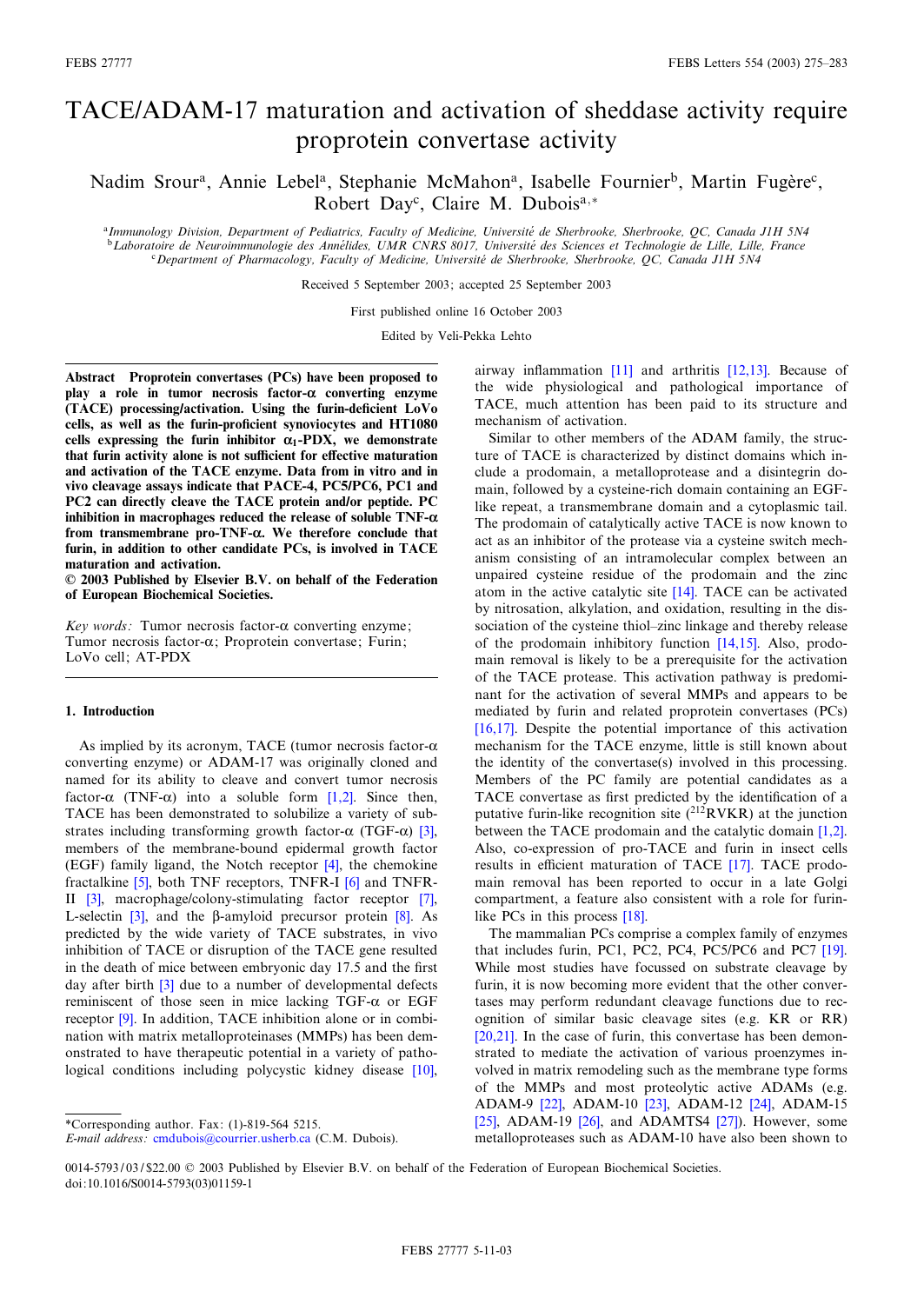<span id="page-1-0"></span>be activated by other furin-like PCs [\[23\]](#page-7-0). The sum of these data leads us to conclude that while furin plays an important role in MMP and ADAM activation, it is likely that other convertases are also involved. In this report, we used several gene complementation and enzyme inhibition systems to present evidence that furin is a convertase involved, in part, in the processing and activation of TACE. This result con firms very recent studies indicating the requirement of furin in TACE maturation [\[28,29\]](#page-7-0). We also uncovered the existence of candidate PCs including PACE-4, PC5/PC6, PC1 and PC2 with the ability to specifically process the TACE enzyme.

# 2. Materials and methods

#### 2.1. Cell cultures

Adenocarcinoma LoVo cells (ATCC, Rockville, MD, USA) were maintained in F-12 nutrient mixture (Gibco BRL, Burlington, ON, Canada) containing 10% fetal bovine serum (FBS; Bio Media, Drummondville, QC, Canada). HT1080 cells (human ¢brosarcoma; ATCC) were cultured in minimum essential medium (Gibco BRL) with 10% FBS. Rat synovial cells were isolated and cultured as previously de-scribed [\[30\].](#page-8-0) Jurkat cells (human acute T leukemia cells; ATCC) were cultured in RPMI 1640 medium (Gibco BRL) with 10% FBS. Human THP-1 cells (human acute monocytic leukemia from ATCC) were maintained in RPMI 1640 medium with 10% FBS, 2.5 g/l D-glucose, 1 mM sodium pyruvate (Gibco BRL) and 10  $\mu$ M  $\beta$ -mercaptoethanol (Sigma, Oakville, ON, Canada). MonoMac-1 cells (human acute monocytic leukemia from DSMZ, Braunschweig, Germany) were cultured in RPMI 1640 medium with 5% FBS, 1 mM sodium pyruvate and 100 µM non-essential amino acids (Gibco BRL).

#### 2.2. Cell transfectants

LoVo cells transfected with furin were a kind gift of Dr. N. Kitamura (Institute for Liver Research, Kansai Medical University, Osaka, Japan) [\[31\]](#page-8-0). The control clone (LoVo Neo) and two clones transfected with furin (LoVo Fur1 and LoVo Fur2) were maintained in Ham F-12 medium supplemented with  $10\%$  FBS and 600  $\mu$ g/ml geneticin (G-418, Gibco BRL).

The AT-PDX gene, kindly provided by Gary Thomas (University of Oregon, Portland, OR, USA), was inserted into the EcoRI/ApaI cloning site of a pcDNA3 plasmid vector containing a geneticin resistance cassette. pcDNA3-AT-PDX or the empty control vector was transfected into HT1080 cells and plasmid-expressing cells were selected using 600  $\mu$ g/ml geneticin. One control clone (HT1080 Neo) and one clone expressing the highest level of HT1080-AT-PDX (out of nine obtained), as determined by Western blotting, were retained.

#### 2.3. Western blot analysis

Cells  $(2 \times 10^6)$  were seeded onto 60 mm Petri dishes in culture medium containing 1% FBS and treated with varying concentrations of dec-RVKR-cmk (Bachem, Torrance, CA, USA). For experiments not involving inhibitors,  $2.5 \times 10^6$  cells were seeded onto 10 cm Petri dishes in culture medium containing 10% FBS. After 24 h incubation, Western blot analysis was performed as previously described [\[30\]](#page-8-0) using 1:1000 rabbit anti-TACE polyclonal antibodies (Chemicon). As previously described, LoVo cells were infected with vaccinia recombinant for PC1/PC3, PACE-4, PC5/PC6, furin or PC7 or an unrelated control vaccinia recombinant both used at a multiplicity of infection (MOI) of 5 [\[21\]](#page-7-0). Eighteen hours after infection, cells were lysed, aliquots were separated on reducing sodium dodecyl sulfate^polyacrylamide gel electrophoresis (SDS^PAGE) gels and immunoblotted using rabbit anti-TACE polyclonal antibodies.

#### 2.4. Adenoviral vector construction and cell infection

The gene encoding full length AT-PDX was inserted into the multiple cloning site of the transfer vector pAd-TR5F-DC-GFP and placed under the control of a modified cytomegalovirus (CMV) promoter containing a tetracycline-regulated expression cassette [\[32,33\]](#page-8-0) and expressed together with the green fluorescent protein (GFP) tracer. The production of adenoviral vectors was performed as described [\[33\]](#page-8-0) and titered by flow cytometry using GFP fluorescence as a marker of infection. AdCMVtTA, expressing the transactivator tTA under control of a constitutive CMV promoter, was obtained from Dr. Bernard Massie (Biotechnology Research Institute of Montreal, Montreal, QC, Canada).

# 2.5.  $TNF-\alpha$  release

MonoMac-1 and THP-1 cells  $(1 \times 10^6)$  were preincubated for 22 h with varying concentrations of dec-RVKR-cmk. Then, 500 ng/ml of Escherichia coli lipopolysaccharide (LPS) O127:B8 and 100 ng/ml phorbol 12-myristate 13-acetate (PMA; Sigma) were added. After 3 h, cells and supernatants were harvested and lysates were prepared as described above. An enzyme-linked immunosorbent assay (Quantikine® from R&D System, Minneapolis, MN, USA) was used to measure supernatant and cell-associated TNF- $\alpha$  concentrations.

#### 2.6. TNFR p75 shedding

LoVo Neo and LoVo Fur2 cells  $(2\times10^6)$  were seeded onto 60 mm Petri dishes in culture medium containing 1% FBS and treated with  $100 \mu M$  dec-RVKR-cmk. After 24 h of incubation, cells were fixed in 2% paraformaldehyde and permeabilized with 0.1% saponin. For immunolabeling, cells were incubated overnight with R-phycoerythrinconjugated anti-TNFR-II antibody (1:20; Caltag Laboratories, Burlingame, CA, USA), R-phycoerythrin-conjugated anti-IgM (1:100; Jackson ImmunoResearch, West Grove, PA, USA), or rabbit anti-TACE antibody (1:100; Chemicon). Cells were washed and incubated with fluorescein-conjugated anti-rabbit IgG (1:1000; Jackson ImmunoResearch) in phosphate-buffered saline containing 0.1% bovine serum albumin and 0.1% saponin for 30 min. A FACScan flow cytometer (Becton Dickinson, San Jose, CA, USA) was used for fluorescence detection. Results were analyzed using the CellQuest<sup>®</sup> software (Becton Dickinson).

#### 2.7. In vitro cleavage assays

Recombinant PCs were expressed in Schneider 2 cells and purified as described [\[34\]](#page-8-0). Peptide cleavage assays were performed with two TACE peptides (long and short form) spanning the activation site in the N-terminal region. The sequences of the TACE peptides are: PEELVHRVKRRADPDPMK (18-mer TACE peptide) and LVDR-EPPEELVHRVKRRADPDP (22-mer TACE peptide). The peptides were synthesized by the Sheldon Biotechnology Institute (Montreal, QC, Canada). In vitro cleavage assays consisted of 5 U enzyme  $(1 \text{ U}=1 \text{ pmol of AMC released/h})$  and 5 nmol of each peptide. Analysis of cleavage was carried out either by direct injection of the reaction mixture on high performance liquid chromatography (HPLC) or through mass spectrometry (MS) analysis. Laser desorption/ionization MS analysis was performed with a Applied Biosystems (Framingham, MA, USA) voyager-DE STR time of flight mass spectrometer with delayer extraction, operating with a pulsed nitrogen laser at 337 nm S.

#### 3. Results and discussion

# 3.1. Role of furin in the processing of TACE

We first investigated the proportion of unprocessed pro-TACE and mature TACE in various hematopoietic and non-hematopoietic cell types [\(Fig. 1](#page-2-0)). The cells used include the furin-positive cell lines THP-1, Jurkat, HT1080 and rat synoviocytes as well as the furin-deficient LoVo cells. Cell lysates were assessed by immunoblotting for the production of TACE proteolytic fragments using TACE-specific antibodies directed against the cytoplasmic domain of the enzyme, so both the precursor (pro-TACE) and the mature forms (TACE) would be detected. As demonstrated in [Fig. 1,](#page-2-0) TACE is predominantly expressed as a 100 kDa mature form in all of these cell lines except in LoVo cells where an additional 110 kDa band (pro-TACE) is observed. This suggests that the TACE enzyme is completely processed in all the furin-positive cell lines tested so far.

To investigate the role of furin in TACE maturation, we next carried out complementation studies in LoVo cells ([Fig.](#page-2-0)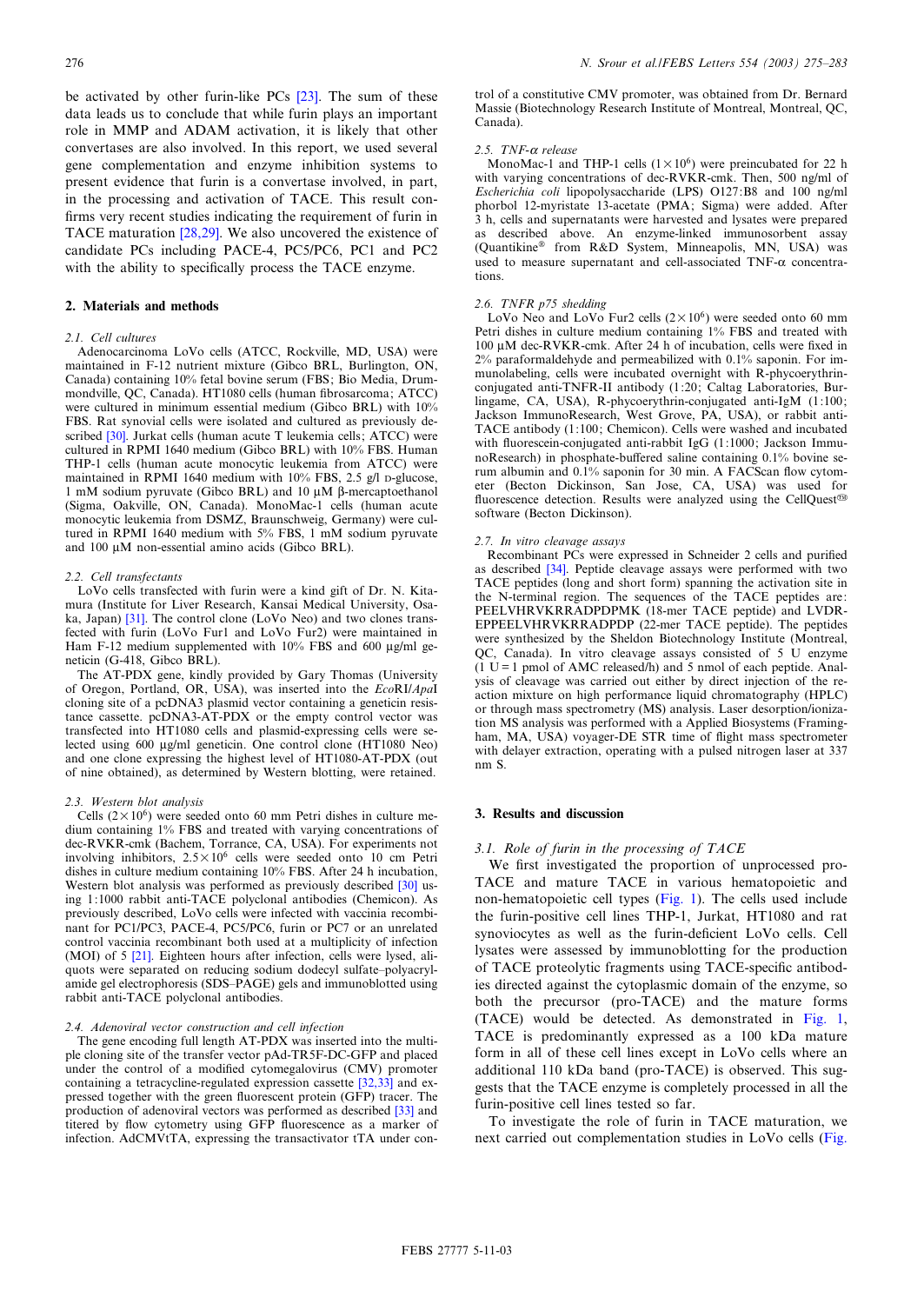<span id="page-2-0"></span>

Fig. 1. Maturation of TACE by furin. A: Western blot analysis of TACE expression in cell lysates of Jurkat, THP-1 or LoVo Neo cells. B: LoVo Neo cells transfected with either an empty vector (Neo) or the *fur gene* (Fur1, Fur2). C: HT1080 cells transfected with either an empty vector (Neo) or AT-PDX (PDX) (left panel); and zymography of HT1080 supernatants showing MMP-2 maturation (right panel). D: Primary cultures of rat synovial cells were infected for 40 h with AdTr5PDX, AdTr5GFP, or AdCMVtTa at the indicated MOIs. The infection was carried out in the presence of doxycycline (1 µg/ml). Western blotting of cell lysates using anti-TACE antibodies (left panel); and flow cytometry analysis of GFP-AT-PDX-positive cells (right panel).

1B). These are human colon carcinoma cells which have a point mutation in both alleles of the fur gene leading to production of a defective enzyme [\[35\]](#page-8-0). Immunoblotting of cell lysates from control LoVo Neo cells revealed that these cells expressed approximately 50% of processed TACE as seen by the relative intensity of the mature TACE and the pro-TACE immunoreactive bands (Fig. 1B). Genetic complementation of these cells with furin resulted in a strong diminution of the immunoreactive pro-TACE band with concomitant increase in the intensity of the 100 kDa mature species. Thus transfection of the fur gene restored the normal processing pattern observed in furin-positive cell lines, indicating that furin was

responsible for the discrepancy between LoVo cells and the other wild-type cells. To provide further evidence for the role of furin in TACE maturation, we verified the impact of furin inhibition in furin-positive cell lines (Fig. 1C,D). Stable transfectants (HT1080 PDX) were generated from human fibrosarcoma HT1080 cells using a vector encoding AT-PDX (Fig. 1C), a potent furin inhibitor, which also inhibits PC6 to some extent with a  $K_i$  of 0.6 and 2.3 nM respectively [\[36\].](#page-8-0) As expected, AT-PDX expression resulted in the reappearance of the pro-TACE band, which was absent in control HT1080 Neo cells (Fig. 1C, left panel). As observed in LoVo cell lysates, the processed pro-TACE band was also immunode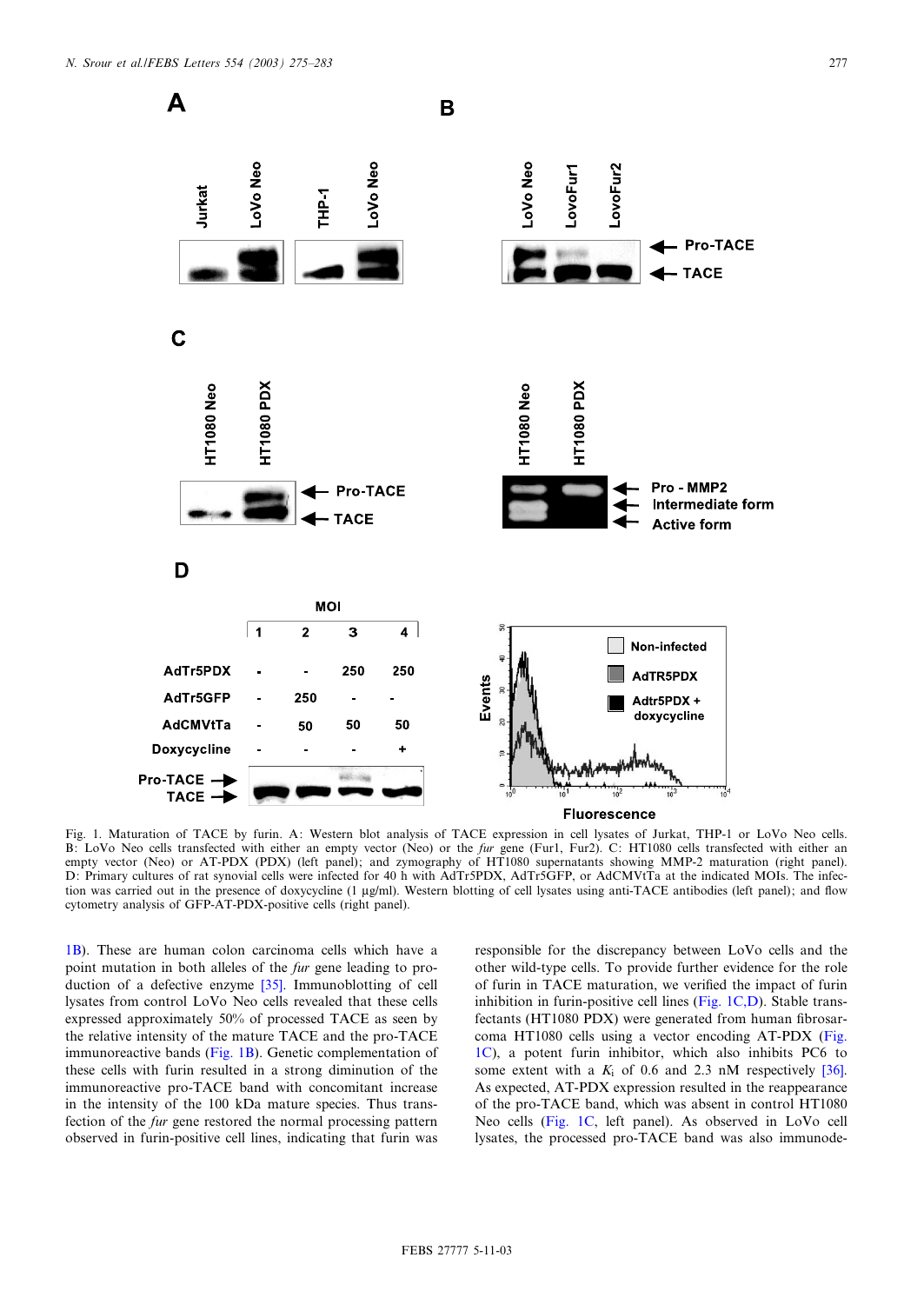tected in furin-inhibited HT1080 cells. As a control, the maturation/activation of MMP-2, an event known to be under the control of furin through the activation of MT1-MMP, was completely blocked in AT-PDX-expressing HT1080 cells ([Fig. 1C,](#page-2-0) right panel), indicating that the serpin was expressed at levels sufficient to completely block furin activity in these cells.

Next, we also inhibited furin in rat synoviocytes [\(Fig. 1D\)](#page-2-0), a cell culture relevant to rheumatoid arthritis. Because of low transfection rates and difficulty in producing stable transfectants with primary synovial cell cultures, a viral gene delivery system was chosen to introduce AT-PDX into these cells. For this, we used a modified adenovirus vector (AdTR5) in which the  $\alpha$ 1-AT-PDX gene is placed under the negative control of a tetracycline/doxycycline-regulated promoter that is sensitive to low concentrations of doxycycline in cell cultures [\[37\]](#page-8-0). As illustrated in [Fig. 1D](#page-2-0) (left panel), lane 3, we observed about 20% accumulation of the pro-TACE form in synoviocytes coinfected with the adenoviral vector encoding for AT-PDX and with AdCMVtTA, while this does not occur in either noninfected (lane 1) or control adenovirus-infected synoviocytes (lane 2). In addition, when the tTA blocker doxycycline  $(1 \mu g)$ ml) is added to the culture medium (lane 4), only the mature form of TACE is present indicating specificity to the AT-PDX inhibitor. The observed 20% accumulation of the pro-TACE form in synoviocytes may seems low compared to the  $40-50%$ accumulation in HT1080 PDX cells ([Fig. 1C\)](#page-2-0). However, this likely reflects the efficiency of PDX delivery using the adenoviral system that is estimated to be 60% ([Fig. 1D,](#page-2-0) right panel).

The observed role of furin in TACE maturation is consistent with the already described or proposed role of furin in the activation of other metalloproteases including MT1- MMP [\[17\],](#page-7-0) and several proteolytically active ADAMs (e.g. ADAM-9 [\[22\],](#page-7-0) ADAM-10 [\[23\]](#page-7-0), ADAM-12 [\[24\],](#page-7-0) ADAM-15 [\[25\],](#page-7-0) ADAM-19 [\[26\],](#page-7-0) and ADAMTS4 [\[27\]](#page-7-0)).

# 3.2. Role of PCs other than furin in TACE maturation

Because complete inhibition of pro-TACE processing could not be achieved by AT-PDX or in furin-deficient LoVo Neo cells, our results further suggest that other enzymes, present in cells and not inhibited by the AT-PDX serpin, participate in the TACE maturation process. Since the TACE processing site (RVKR $\downarrow$ ) could also be recognized by other members of the PC family, it is possible that PCs other than furin also participate in the TACE maturation process. To assess this possibility, we used dec-RVKR-cmk, a synthetic peptide that mimics the proprotein recognition site, and that has been demonstrated to inhibit the enzymatic activity of most PCs, including furin, PC5/PC6, PC1, PC2, PACE-4 and PC7 [\[36\].](#page-8-0) LoVo Neo and LoVo Fur2 cells were incubated for 24 h with several concentrations of that PC inhibitor, and cell lysates were assessed for TACE maturation by Western blotting as described above. The addition of dec-RVKR-cmk to LoVo Neo cells resulted in a concentration-dependent inhibition of TACE maturation, with maximal effect observed at 100  $\mu$ M dec-RVKR-cmk (Fig. 2A), while a scrambled CMK peptide had no inhibitory effect (data not shown). As illustrated in Fig. 2B dec-RVKR-cmk inhibition is statistically significant at  $P < 0.01$ . Similar but more dramatic results were obtained in LoVo Fur2 cells, given that TACE maturation is complete in untreated LoVo Fur2 cells. No additional effect was observed when using a concentration of 200  $\mu$ M in either LoVo Neo or Fur2 cells (data not shown). These results indicated that PCs other than furin are involved in the processing of TACE. Further, using a combination of the hydroxamate-based metalloprotease inhibitor BB-3103 and dec-RVKR-cmk used at optimal concentrations (0.5  $\mu$ M and 100  $\mu$ M, respectively) we did not observe additional inhibitory effects (data not shown), suggesting that metalloproteases, including potential catalysis or autocatalysis by TACE itself, are not involved in the TACE maturation process.



Fig. 2. Maturation of TACE PCs. A: LoVo Neo and LoVo Fur2 cells were incubated for 24 h with various concentrations of dec-RVKRcmk, lysed and subjected to Western blot analysis as described in [Section 2](#page-1-0). B: The relative densities of the pro-TACE and TACE bands from LoVo Neo cells treated or not with dec-RVKR-cmk (100 µM) were determined using NIH Image software. The paired t-test was used for statistical analysis.  $n = 4$ .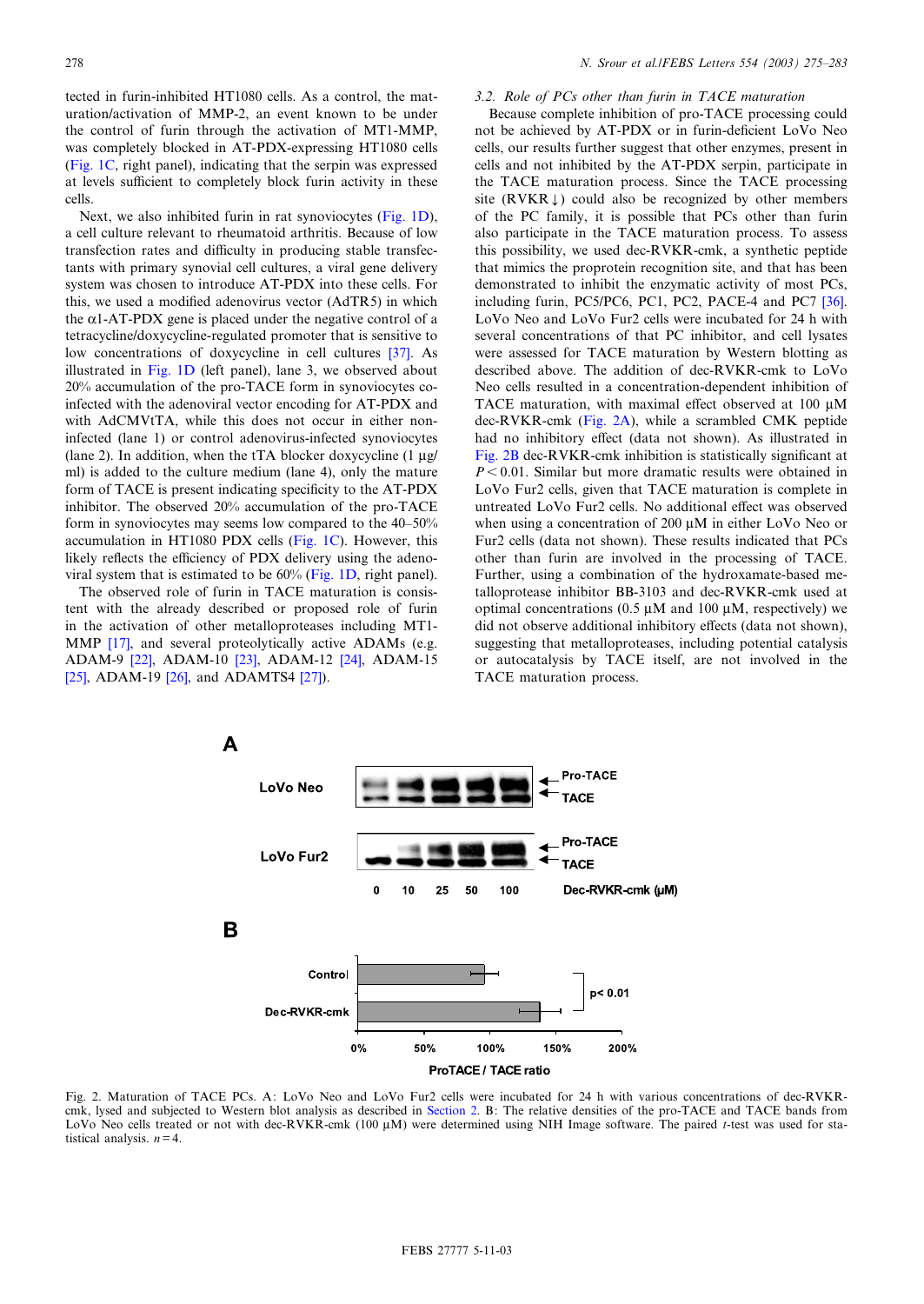# 3.3. In vitro cleavage of TACE peptides by PCs

To determine if PCs cleave TACE directly or act through an intermediate, we resorted to an in vitro cleavage assay. An oligopeptide that encompasses the furin-like consensus recognition motif PEELVHRVKR JRADPDPMK (18-mer TACE peptide) found at the junction between the proregion and the active enzyme sequence and a N-terminally extended peptide that encompasses both the consensus furin recognition sequence and a second potential PC recognition site (mono-R) [\[38\]](#page-8-0) LVDR J EPPEELVHRVKR J RADPD (22-mer TACE peptide) were synthesized and incubated with purified recombinant PCs. As demonstrated in [Fig. 3A](#page-6-0) (top right panel), the analysis of the control unprocessed 18-mer TACE peptide revealed a retention time of 29 min. When the 18-mer TACE peptide was incubated with furin for 4 h ([Fig. 3A,](#page-6-0) middle panel), the unprocessed peptide peak (29 min) was diminished while two peaks, corresponding to cleavage fragments of the original peptide, appeared at retention times of 16 and 22 min. This indicates that furin has the ability to directly cleave TACE at the junction between the mature enzyme and the proregion. Moreover, when incubation was conducted overnight ([Fig. 3A,](#page-6-0) middle right panel), the 29 min peak disappeared, indicating that all of the original peptide had been processed. A similar pattern was observed when PC2 was used instead of furin, at both incubation times ([Fig. 3A,](#page-6-0) bottom panel). In addition, PC1 and PC5/PC6 were also able to cleave the 18-mer TACE peptide (data not shown).

In [Fig. 3B](#page-6-0), MS analysis confirms the expected furin cleavage site for the 18-mer TACE peptide with a fragment with a predicted mass of 1262.48. Similar results were observed for all cleavage-competent PCs including PC1, PC2 and PC5/PC6. HPLC and MS analysis were also performed with the 22-mer TACE peptide. HPLC analysis resulted in the same cleavage profile of the 22-mer peptide as previously observed with the 18-mer, i.e. the same cleavage-competent PCs were observed (data not shown). MS analysis of the obtained fragments resulted in a mass of 1972.33 (predicted mass 1972.28) that corresponds to cleavage at the  $RVRR$  cleavage site and not the monobasic DR  $\downarrow$  site. Therefore, the MS data confirm that furin, PC1, PC2 and PC5/PC6 cleave each of the TACE peptides at the expected  $RVRL$  furin-like cleavage site. It has been shown that overexpression of TACE in CHO cells results in the secretion of the processed enzyme with two N-termini at Val<sup>212</sup> and Arg<sup>215</sup> [\[39\].](#page-8-0) Our MS results support the notion that the Val<sup>212</sup> N-terminus is unlikely to be a result of a PC cleavage event, possibly because of the presence of a valine at the P1' position of monobasic sites, which is not favored by this type of enzyme [\[38\].](#page-8-0)

# 3.4. In vivo cleavage of TACE by PCs

To define if PCs cleave TACE effectively in an intact cell system, we used recombinant vaccinia virus for cell delivery of PC1/PC3, PACE-4 and PC5/6 in LoVo cells. After 18 h infection, cell lysates were analyzed for TACE maturation by immunoblotting. As illustrated in [Fig. 3C,](#page-6-0) LoVo cells infected with control recombinant virus (vaccinia virus:pro-opiomelanocortin (POMC)) exhibited about 50% cleavage of pro-TACE as evidenced by the detection of the pro-TACE and the mature TACE bands ([Fig. 3C\)](#page-6-0). In contrast, infection with vaccinia virus encoding PC1, PACE-4 or PC5/PC6 resulted in a significant increase in the relative proportion of the proteolytically processed mature TACE form. Taken together with

the results indicating that furin is required, in part, for in vivo TACE processing, our findings suggest furin PACE-4, PC5/ PC6 and PC1 are able to process TACE in intact cells. We have not assessed the ability of PC2 to process TACE in LoVo cells since these cells lacks the 7B2 chaperone needed for proper PC2 routing stability and activity [\[40\].](#page-8-0)

# 3.5. Impact of the inhibition of TACE maturation on TACE shedding activities

TACE has been shown to mediate cleavage of TNF- $\alpha$  as well as a variety of ectodomains including the TNF p75 receptor (TNFR-II) [\[3\].](#page-7-0) To investigate whether the levels of TACE maturation observed in LoVo transfectants impact TACE-related sheddase activity, we first measured cell surface p75 TNFR expression as a marker for TACE cell surface activity. Brie£y, LoVo Neo and LoVo Fur2 cell samples were labeled with anti-TACE or anti-TNF p75 receptor antibodies and cell fluorescence was analyzed on a FACScan. Results expressed in [Fig. 4A](#page-6-0) indicated that furin complementation of LoVo cells reduces cell surface p75 TNF receptor expression by about 50% (from  $60\%$  to 32%) without significant impact on the levels of cell surface TACE. Similar results have also been observed in MonoMac-1 and THP-1 cell lines (data not shown), in this case we used dec-RVKR-cmk-induced inhibition of TACE maturation. To ensure that the discrepancy observed in TNFR p75 cell surface expression between LoVo Neo and LoVo Fur2 cells was not due to a difference in the levels of TACE expression between clones, LoVo Fur2 cells were incubated with dec-RVKR-cmk and samples were processed for cell surface TNFR p75 by immunodetection. As predicted, inhibition of PCs by dec-RVKRcmk led to higher levels of TNFR p75 cell surface expression [\(Fig. 4B](#page-6-0)), which correlates with lower levels of TACE maturation in these conditions. Taken together, our results also indicate that furin activity increases TNFR p75 shedding. Therefore removal of the TACE prodomain by furin increases its activity, as postulated.

Next, we measured the ability of dec-RVKR-CH<sub>2</sub>Cl to block TNF- $\alpha$  release from the human monocytic cells THP-1 and MonoMac-1, which naturally produce  $TNF-\alpha$ . For this, cells were preincubated for 22 h with varying concentrations of dec-RVKR-CH<sub>2</sub>Cl and TNF- $\alpha$  production was induced by LPS and PMA. Results expressed in [Fig. 5A](#page-7-0) indicated that treatment of these cells with a PC inhibitor blocked about 50% of TNF- $\alpha$  release with an ED<sub>50</sub> around 20  $\mu$ M. To ensure that the inhibition of TNF- $\alpha$  was due to changes in sheddase activity, we next measured  $TNF-\alpha$  shedding rate as currently defined by ratios of supernatant to cell-associated TNF- $\alpha$ . The results indicate that increasing doses of dec-RVKR-CH2Cl resulted in a gradual decrease in supernatant to cell-associated TNF- $\alpha$  ratios ([Fig. 5B](#page-7-0)). These results suggest that inhibition of TACE processing leads to an impairment in TACE sheddase activities.

Therefore, we demonstrate in this study that among the PC family of enzymes, furin, PC5/PC6, PC1 and PC2 are all TACE-competent convertases and that cleavage at the furin site results in an increased sheddase activity. Redundancy between members of the PC family is well established and a recent example is the ability of furin, PC5/PC6, and PC7 to cleave with similar efficacy a peptide containing the processing site of an Ebola virus surface glycoprotein [\[41\]](#page-8-0). Other examples include pro-insulin-like growth factor-1 receptor process-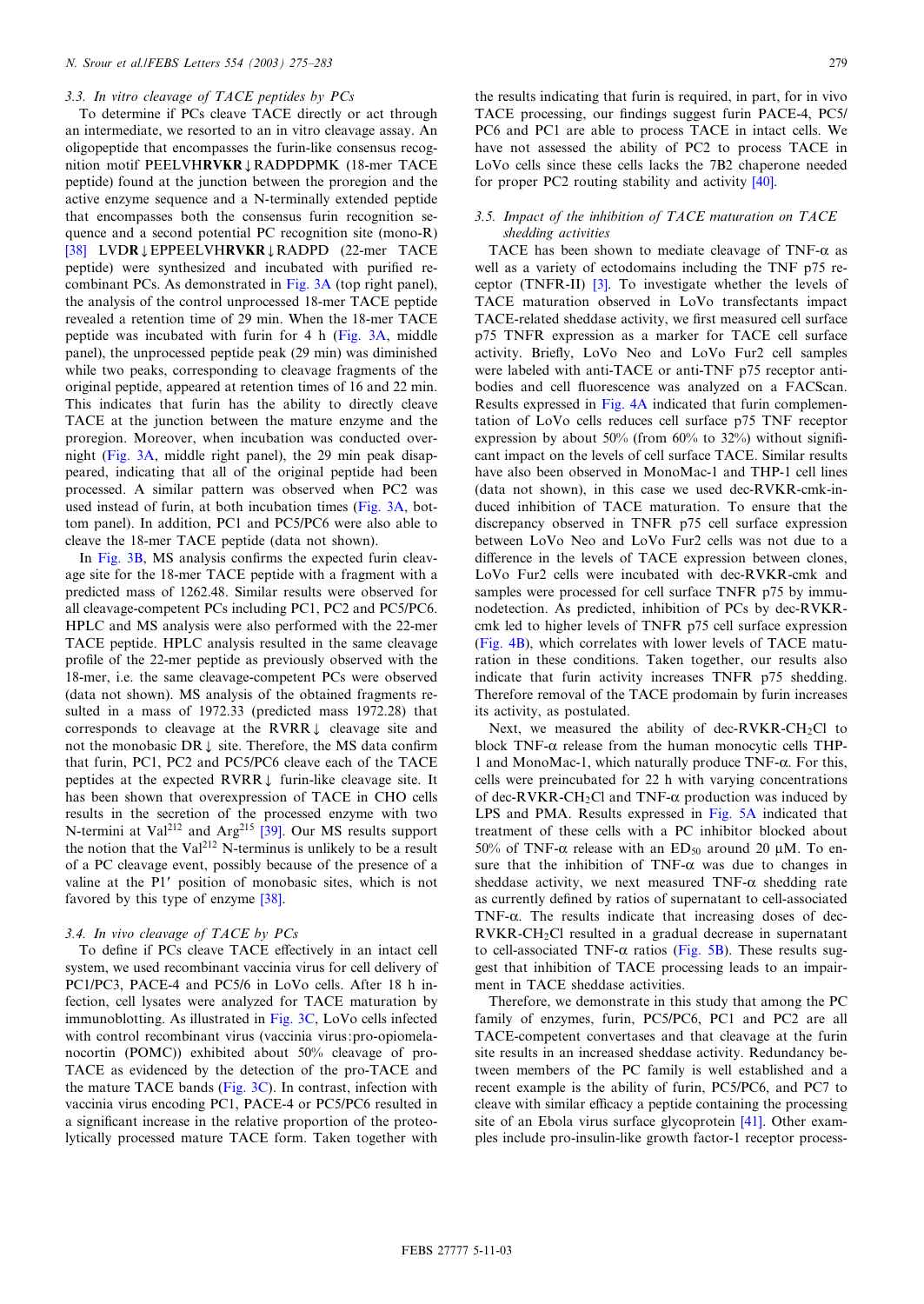



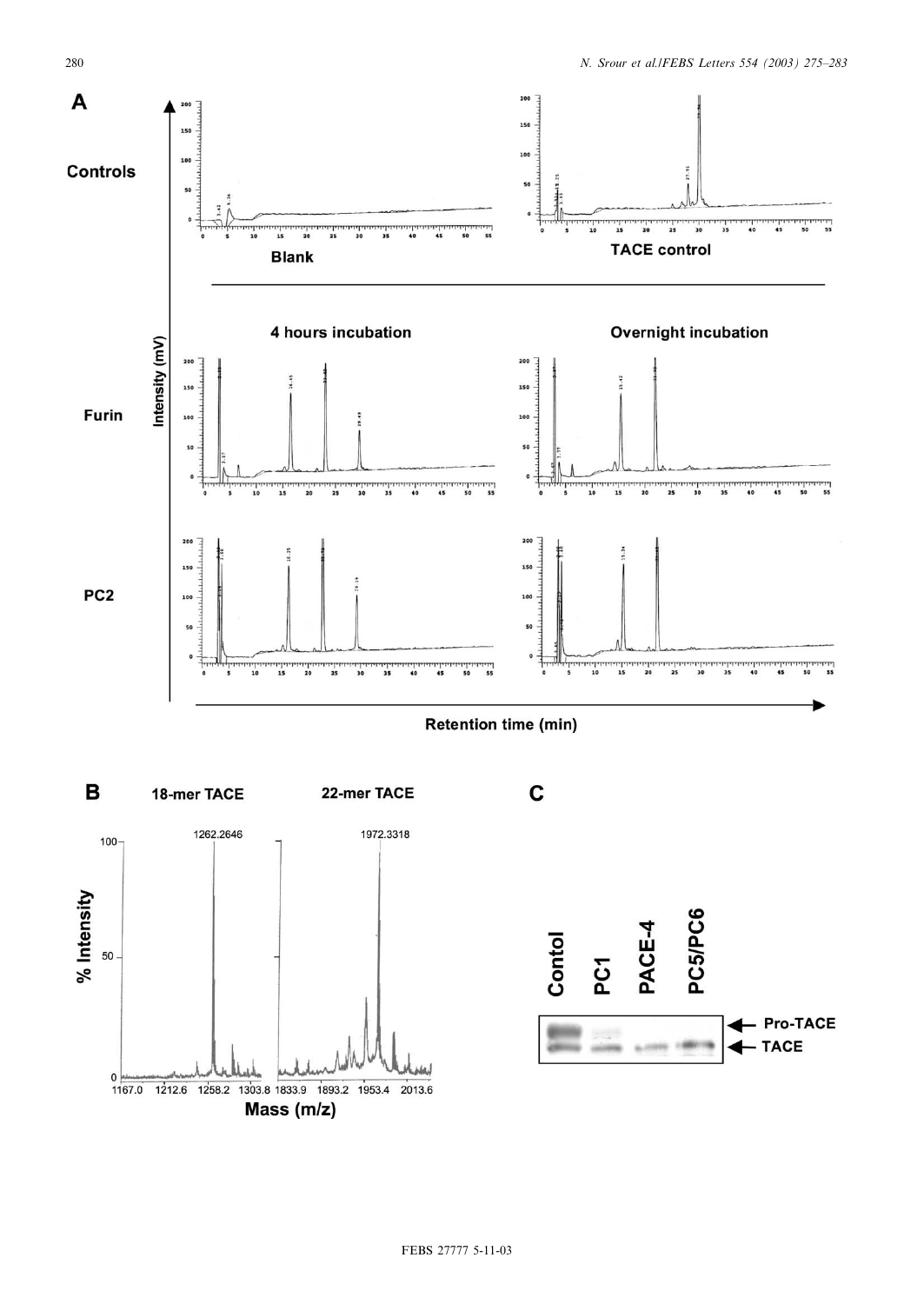$\leftarrow$ 

<span id="page-6-0"></span>Fig. 3. In vitro and in vivo maturation of TACE-derived peptides by PCs. A: An 18-mer TACE was incubated for 4 h or overnight with puri fied recombinant furin or PC2. Represented are the results of HPLC analysis. The two top panels represent the analysis of a blank control (left) or the TACE peptide incubated without PCs (right). B: MS analysis of the cleaved (A) TACE short (18-mer) and (B) TACE long (22 mer) peptides. Predicted molecular masses after cleavage are 1262.48 for the TACE short peptide and 1972.28 for the TACE long peptide. C: LoVo cells were infected with vaccinia recombinant for control protein (POMC), or the convertases PC1, PACE-4 or PC5/PC6. Eighteen hours after infection, cells were lysed, aliquots were separated on reducing SDS-PAGE gels and immunoblotted using rabbit anti-TACE polyclonal antibodies (1:1000).

ing by furin and PC5A, but not by PACE-4 or PC7 [\[42\]](#page-8-0) and pro-endothelin by furin and PC7 [\[20\].](#page-7-0)

Just prior to the submission of this article, Peiretti et al. [\[28,\]](#page-7-0) and Endres et al. [\[29\]](#page-7-0) published results indicating that furin was responsible, in part, for TACE processing in LoVo cells as well as various cell types including HT29 and HEK293 cells. In addition, an increased amount of processed TACE was observed in cells overexpressing PC7 [\[29\].](#page-7-0) Since LoVo cells are known to express PACE-4 and PC7, they concluded that PC7 was responsible, in part, for basal levels of TACE processing in these cells [\[29\]](#page-7-0). Our results indicating that PACE-4 can process the TACE enzyme in vitro and in cells further suggest that both PACE-4 and PC7 convertases are involved in TACE maturation by LoVo cells.

PC5/PC6 is known to be expressed in many endocrine and non-endocrine tissues, with a particularly high expression in the gut [\[43,44\].](#page-8-0) In the present study, we observed that PC6 is a TACE-competent convertase both in vitro and in vivo. Interestingly, high levels of TACE have been detected in normal gut and the median TACE level was increased in patients with active ulcerative colitis  $[45]$ . This raises the possibility that the activation of TACE by PC6 is one of the mechanisms that



Fig. 4. Impact of the inhibition of TACE maturation by a PC inhibitor on p75 TNFR cell surface expression. A: Flow cytometry analysis of LoVo Neo and LoVo Fur2 stained with control (shaded), anti-TNFR p75 (unshaded, top panels) or anti-TACE (unshaded, middle panels) antibodies. A representative experiment out of two is illustrated. B: LoVo Fur2 cells were treated or not with 100 µM dec-RVKR-cmk and stained using anti-TNFR p75 antibody. Indicated in the top right corner of each panel is the percentage of cells positive for TNFR p75 or TACE.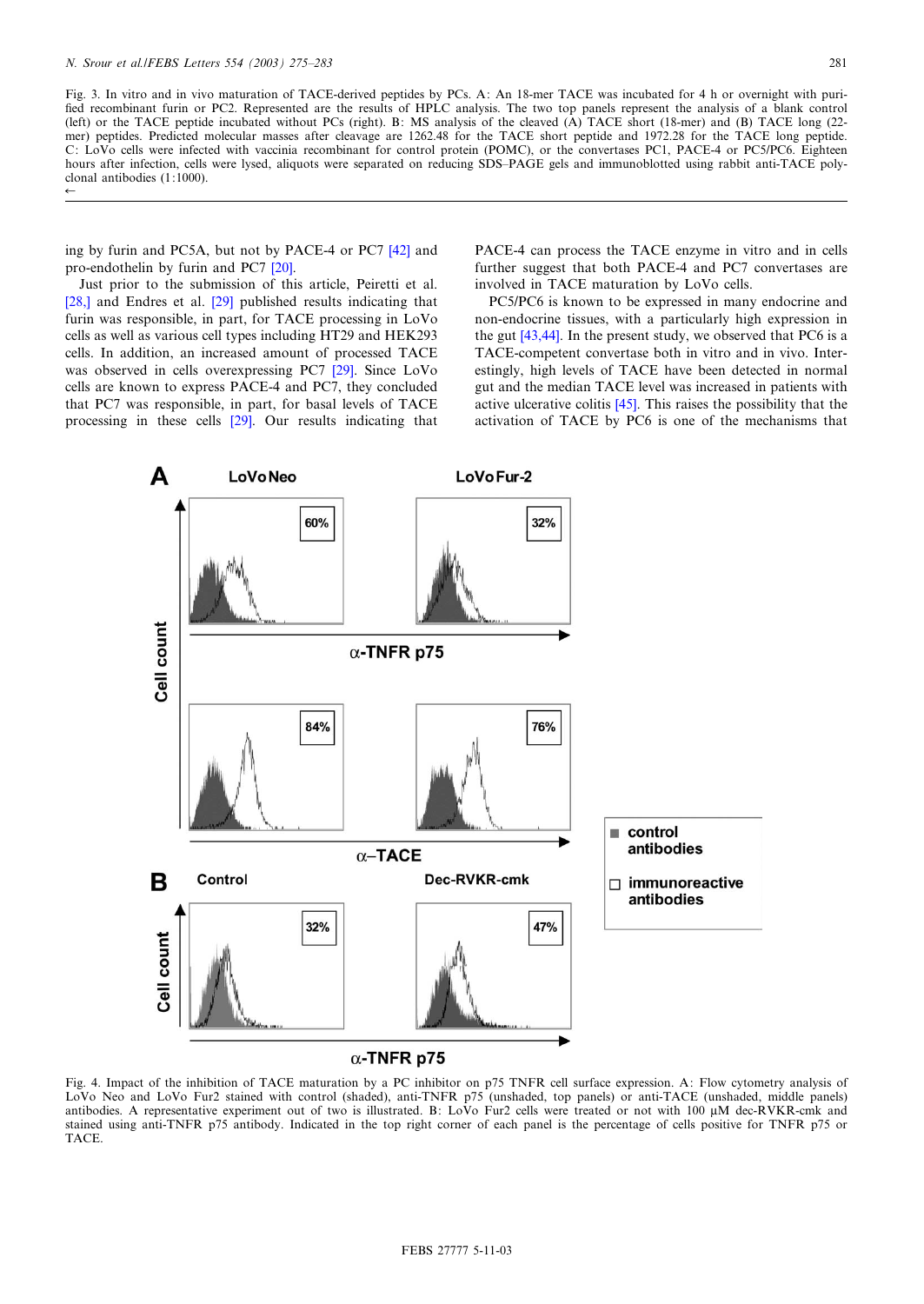<span id="page-7-0"></span>

Fig. 5. Inhibition of TNF- $\alpha$  shedding by inhibition of PC-mediated TACE maturation. THP-1 (left) and MonoMac-1 (right) cells were incubated for 22 h with the indicated concentration of dec-RVKRcmk, and  $TNF\alpha$  production was stimulated and measured as indi-cated in [Section 2](#page-1-0). A: TNF- $\alpha$  content in supernatants relative to control (untreated with dec-RVKR-cmk). Multiple comparison tests were conducted using analysis of variance. Dunnett's test at the 0.05 significance level was used for follow-up one-to-one comparisons.  $n=3-4$ . B: Supernatant to cell-associated TNF- $\alpha$  content ratio relative to control. Comparisons were made using the *t*-test.  $n=2$ .  $*P < 0.05$ .

account for elevated expression of TNF- $\alpha$  in this pathological condition.

The observation that PC1 and PC2 also cleaved the TACE peptides suggests potential roles of these enzymes for TACE activation in neuroendocrine tissues and cells as well as in certain types of immune cells. Indeed, TACE expression has been localized in brain tissue, more specifically in distinct neuronal cell populations, including the pyramidal neurons of the cerebral cortex and the granular cell layer neurons of the hippocampus [\[46\].](#page-8-0) Since PC1 and PC2 were clearly shown to be expressed in these same neuronal populations [\[47\],](#page-8-0) it is likely that PC1 and/or PC2 are involved in the cellular activation of TACE within neurons. Regarding the immune system, PC1 and PC2 were also demonstrated to be expressed within polymorphonuclear leukocytes, alveolar macrophages and spleen mononuclear cells [\[48\].](#page-8-0) Since macrophages and polymorphonuclear leukocytes are known to produce large quantities of TNF- $\alpha$ , it is conceivable that TACE maturation by PC2 or PC1/PC3 could be an alternative modulation mechanism for TNF- $\alpha$  production in these cells.

PCs are known to be responsible for the maturation of several molecules involved in extracellular matrix-associated diseases. For instance, furin mRNA is upregulated in a rat collagen-induced model of arthritis (A. Lebel et al., unpublished results). Moreover, the increased levels of furin in joints correlate with the intensity of joint inflammation. Furin has been shown to be responsible for the maturation of the TGF-

 $\beta$ 1 precursor and in turn, TGF- $\beta$ 1 in synovial cells upregulates the furin-encoding fur gene, generating a unique enzyme/substrate amplification loop that can be of fundamental importance in inflammatory conditions  $[30]$ . For example, the amplified levels of furin and  $TGF-\beta$  can cooperate to increase the levels of ADAMTS4 [\[49\]](#page-8-0), a newly uncovered furin substrate [27] responsible for the degradation of the matrix protein aggrecan, a major component of cartilage. Beside ADAMTS4, furin can also participate in the maturation of other proteases, which are involved in collagen degradation, including MT1- MMP, a metalloprotease known to activate proMMP2 [50– [52\]](#page-8-0) and proMMP13 [\[53\]](#page-8-0). Our demonstration that TACE is a PC substrate therefore adds to the possibility that these enzymes are important players in the pathogenesis of inflammatory and matrix-associated diseases such as rheumatoid arthritis. In this context PCs could be a target to prevent the formation of bioactive proteins involved in arthritis, thereby resulting in the prevention or regression of the disease.

## References

- [1] Moss, M.L. et al. (1997) Nature 385, 733-736.
- [2] Black, R.A. et al. (1997) Nature 385, 729-733.
- [3] Peschon, J.J. et al. (1998) Science 282, 1281-1284.
- [4] Brou, C. et al. (2000) Mol. Cell 5, 207-216.
- [5] Garton, K.J., Gough, P.J., Blobel, C.P., Murphy, G., Greaves, D.R., Dempsey, P.J. and Raines, E.W. (2001) J. Biol. Chem. 276, 37993^38001.
- [6] Reddy, P. et al. (2000) J. Biol. Chem. 275, 14608-14614.
- [7] Rovida, E., Baccarini, M., Olivotto, M. and Sbarba, P.D. (2002) Oncogene 21, 3670-3676.
- Buxbaum, J.D. et al. (1998) J. Biol. Chem. 273, 27765-27767.
- [9] Luetteke, N.C., Qiu, T.H., Fenton, S.E., Troyer, K.L., Riedel, R.F., Chang, A. and Lee, D.C. (1999) Development 126, 2739^ 2750.
- [10] Dell, K.M., Nemo, R., Sweeney, W.E.Jr., Levin, J.I., Frost, P. and Avner, E.D. (2001) Kidney Int. 60, 1240^1248.
- [11] Trifilieff, A., Walker, C., Keller, T., Kottirsch, G. and Neumann, U. (2002) Br. J. Pharmacol. 135, 1655-1664.
- [12] Beck, G. et al. (2002) J. Pharmacol. Exp. Ther. 302, 390-396.
- [13] Conway, J.G. et al. (2001) J. Pharmacol. Exp. Ther. 298, 900-908.
- [14] Milla, M.E. et al. (1999) J. Biol. Chem. 274, 30563-30570.
- [15] Zhang, Z. et al. (2000) J. Leukoc. Biol. 67, 856-862.
- [16] Pei, D. and Weiss, S.J. (1995) Nature 375, 244-247.
- 
- [17] Yana, I. and Weiss, S.J. (2000) Mol. Biol. Cell 11, 2387-2401.
- [18] Schlondorff, J., Becherer, J.D. and Blobel, C.P. (2000) Biochem.
- J. 347, 131^138. [19] Steiner, D.F. (1998) Curr. Opin. Chem. Biol. 2, 31-39.
- 
- [20] Blais, V., Fugere, M., Denault, J.B., Klarskov, K., Day, R. and Leduc, R. (2002) FEBS Lett. 524, 43^48.
- [21] Dubois, C.M., Blanchette, F., Laprise, M.H., Leduc, R., Grondin, F. and Seidah, N.G. (2001) Am. J. Pathol. 158, 305^316.
- [22] Roghani, M. et al. (1999) J. Biol. Chem. 274, 3531-3540.
- [23] Anders, A., Gilbert, S., Garten, W., Postina, R. and Fahrenholz, F. (2001) FASEB J. 15, 1837^1839.
- [24] Loechel, F., Gilpin, B.J., Engvall, E., Albrechtsen, R. and Wewer, U.M. (1998) J. Biol. Chem. 273, 16993-16997.
- [25] Lum, L., Reid, M.S. and Blobel, C.P. (1998) J. Biol. Chem. 273, 26236^26247.
- [26] Kang, T., Zhao, Y.G., Pei, D., Sucic, J.F. and Sang, Q.X. (2002) J. Biol. Chem. 277, 25583^25591.
- [27] Gao, G., Westling, J., Thompson, V.P., Howell, T.D., Gottschall, P.E. and Sandy, J.D. (2002) J. Biol. Chem. 277, 11034^ 11041.
- [28] Peiretti, F., Canault, M., Deprez-Beauclair, P., Berthet, V., Bonardo, B., Juhan-Vague, I. and Nalbone, G. (2003) Exp. Cell Res. 285, 278^285.
- [29] Endres, K., Anders, A., Kojro, E., Gilbert, S., Fahrenholz, F. and Postina, R. (2003) Eur. J. Biochem. 270, 2386^2393.